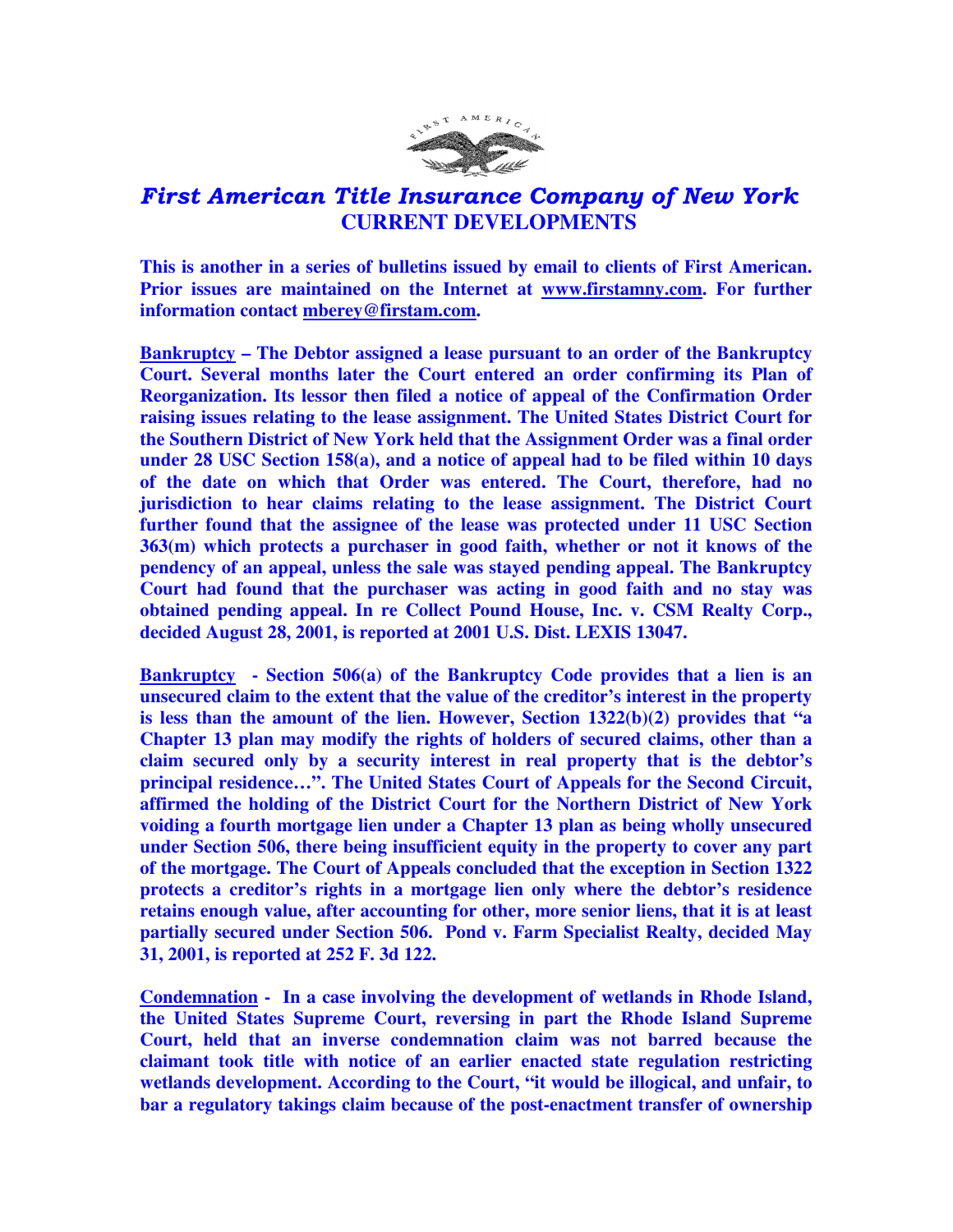**where the steps necessary to make the claim ripe were not taken, or not have been taken, by a previous owner". However, the Court, affirming the state court, held that there was no taking since the uplands portion of the property could still be improved. Palazzolo v. Rhode Island, decided June 28, 2001, is reported at 69 U.S.L.W. 4605.** 

**Condominiums – The Appellate Division, Third Department, held that a power of attorney executed to a Board of Mangers by unit owners, appointing the members of a Condominium Board as attorneys-in-fact to deliver any easement, declaration, or amendment to the Condominium or the Common Elements, does not authorize the President of a Board of Managers, acting alone, to consent to the construction of a balcony extending from a unit. Whether the proposed balcony was a "material" structure requiring the consent of other unit owners affected under Real Property Law Section 339-k was an issue precluding summary judgment. Odell v. 704 Broadway Condominium, decided July 26, 2001, is reported at 728 NYS 2d 464.** 

**Cooperatives – The Appellate Division, First Department, held that a sponsor's offering plan is a contract and that an action for breach of contract may be brought if unsold units are not sold within a reasonable time. Units not having been sold for ten years, there existed an issue of fact as to whether the delay was reasonable. The Court, however, dismissed claims for violations of the disclosure requirements of General Business Law Sections 349 ("Deceptive acts and practices unlawful") and 350 ("False advertising unlawful") since the Attorney General has exclusive jurisdiction to prosecute violations of the Martin Act. 511 West 232nd Owners Corp. v. Jennifer Realty Co., decided August 9, 2001, is reported at 729 NYS 2d 34.** 

**Mortgages – A mortgagee generally has no duty to the purchaser of a home from a builder to ensure that the home being purchased is structurally sound or that it has been issued a certificate of occupancy. However, a mortgagee and its assignee may be held accountable when the mortgagee participated in or had knowledge of the builder/seller's fraudulent conduct. Accordingly, the Supreme Court, Suffolk County, finding there was an issue as to whether the mortgagee had knowledge of the fraudulent conduct, dismissed the assignee's motion for summary judgment. Barnes v. Countrywide Home Loans, Inc. was reported in the New York Law Journal on August 1, 2001.** 

**New York City – Real Property Actions and Proceedings Law, Article 7-A ("Special Proceedings By Tenants ….For The Purpose of Remedying Conditions Dangerous to Life, Health or Safety") authorizes a Court to appoint an Administrator to oversee rehabilitation of an unsafe multiple dwelling. An Administrator can apply to the City's Department of Housing Preservation and Development for a loan to rehabilitate the building. Under Section 27-2144 of the City's Administrative Code, the HPD loan to the Administrator is a lien entitled to super-priority after a statement of account is filed in the office of the City Collector. The lien is not enforceable against a subsequent purchaser or mortgagee acting "in good faith" unless HPD files in its offices a publicly accessible record of the work performed. In**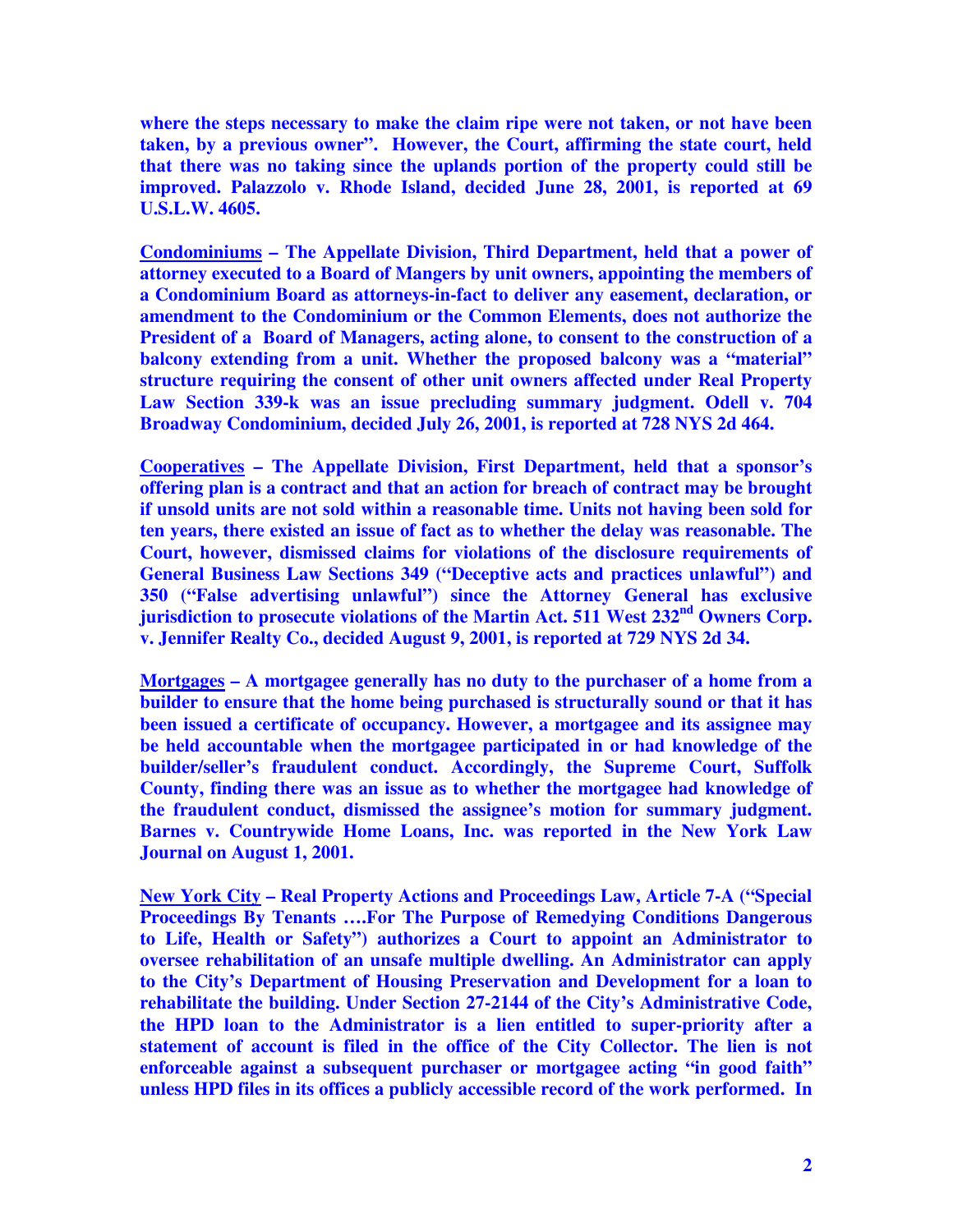**this instance the City did not file work orders and the statement of account was filed in the office of the City Collector after the property was purchased first in a foreclosure and then out of a bankruptcy.** 

**The Supreme Court, Bronx County, granted a summary judgment motion to discharge the City's lien. That order was modified by the Appellate Division, which held there was a triable issue of fact as to whether the plaintiff was a good-faith purchaser without knowledge of the loan. The Court of Appeals reversed the Appellate Division and granted summary judgment, finding that the lien could not be enforced since the City did not follow the statutory notice procedures. The Court of Appeals did not, however, address whether a purchaser's actual knowledge retroactively subjects a property to the HPD lien since the City did not raise a triable issue of fact as to the plaintiff's actual notice.** 

**Rosenbaum v. City of New York, decided July 5, 2001, is on the Internet at http://www.courts.state.ny.us/ctapps/decisions/99opn01.pdf.** 

**Partnerships – A general partner was held not to have the authority to grant a 99 year lease of property owned by the partnership since the lease would expire after the term of the partnership. According to the Appellate Division, Third Department, the making of such a lease was not within the ordinary course of this partnership's business. (New York Partnership Law, Section 20(1)). The court also stated that the other partners, having "equal rights in the management and conduct of the partnership business" (Partnership Law Section 40(5)) could have prevented the transaction even if the lease was made in the ordinary course of business. Northmon Investment Company v. Milford Plaza Associates, decided June 26, 2001, is reported at 727 NYS 2d 419.** 

**Real Estate Taxes - The Nassau County Department of Assessment rescinded a partial tax exemption granted under Real Property Tax Law Section 467 when the owners entitled to the exemption conveyed the property to their children subject to their reservation "for their lives, (of) the possession, use and enjoyment of the premises". The deed further recited that their possession "should not be subject to assignment or lease". The Supreme Court, Nassau County dismissed the action seeking to compel reinstatement of the exemption, holding that the deed, by restricting the grantors from obtaining any rents or profits, reserved in the grantors a right of occupancy, not a life estate. Reservation of a life estate would have enabled continuation of the exemption. 9 Op. Counsel S.B.E.A. 49. Matter of Jodice v. The Nassau County Department of Assessment was reported in the New York Law Journal on August 15, 2001.** 

**Synthetic Leases – An Advisory Opinion (TSB-A-01(7)R) was issued by the Technical Services Division of the New York State Department of Taxation and Finance on July 26, 2001 in response to a petition filed by Time Warner Inc. ("TWI") relating to the financing of the construction of a condominium unit which will be its world headquarters at property located adjacent to Columbus Circle in**